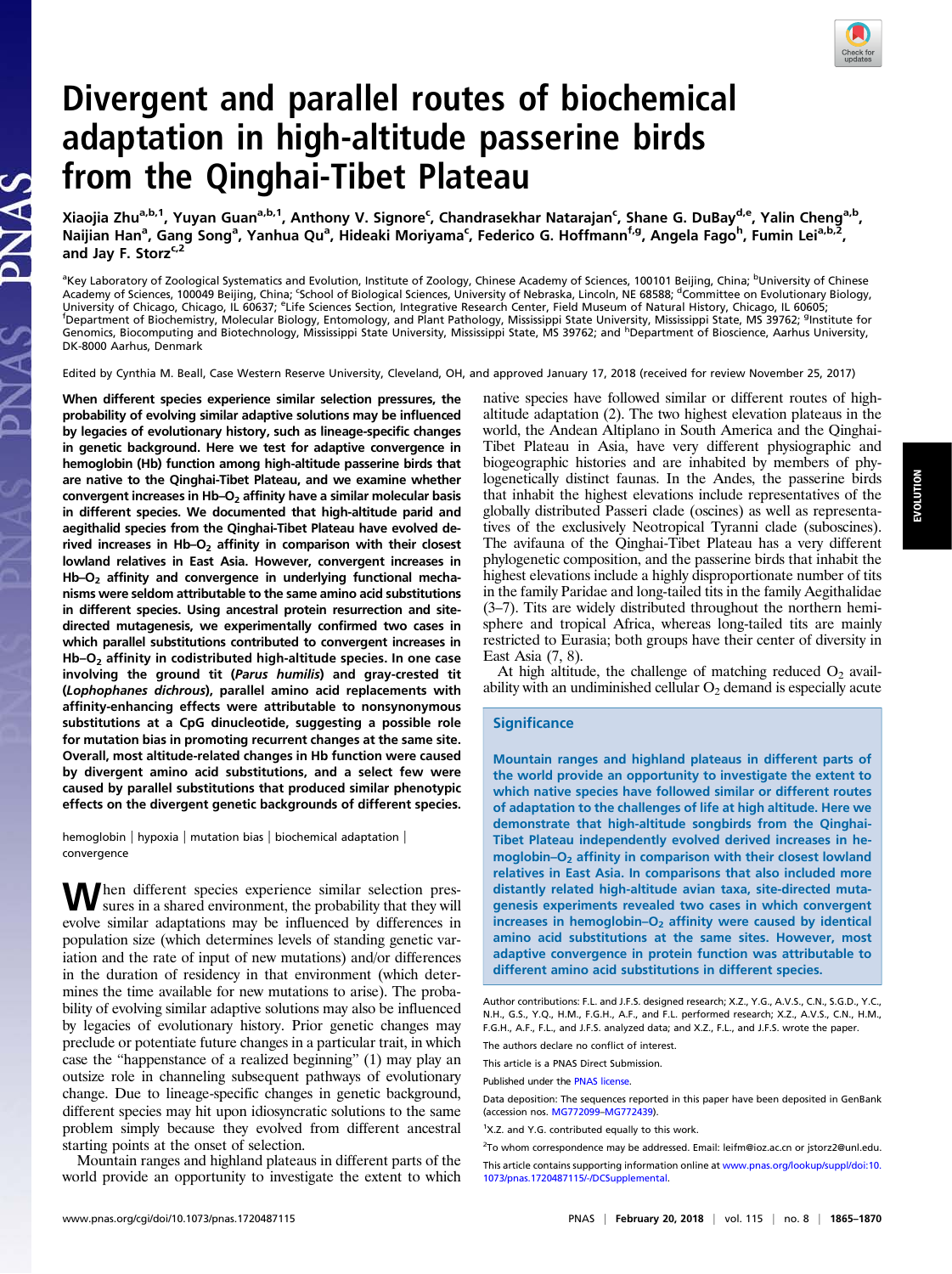for small, active endotherms like passerine birds that cannot rely on metabolic suppression as a general strategy of hypoxia tolerance. To compensate for the reduced partial pressure of  $O_2$  ( $PO_2$ ) in inspired air, physiological adjustments involving numerous steps in the  $O_2$ -transport pathway can help sustain  $O_2$ flux to the tissue mitochondria in support of aerobic ATP synthesis (9–11). In combination with changes in the cardiorespiratory system and microcirculation, changes in the oxygenation properties of hemoglobin (Hb) can enhance the  $O_2$  capacitance of the blood (the total amount of  $O_2$  unloaded for a given arterio-venous difference in  $O_2$  tension). Under severe hypoxia, an increased Hb– $O_2$  affinity safeguards arterial  $O_2$  saturation, thereby securing tissue oxygenation, albeit at a lower pressure gradient for  $O_2$  diffusion from the peripheral capillaries to the cells of respiring tissues (12). Evolutionary increases in  $Hb-O<sub>2</sub>$ affinity may be caused by amino acid mutations that increase the intrinsic  $O_2$  affinity of the Hb tetramer and/or mutations that suppress the sensitivity of Hb to the affinity-reducing effects of allosteric cofactors (nonheme ligands such as Cl<sup>−</sup> ions and organic phosphates) (12, 13).

In the Andes, birds that are high-altitude natives have generally evolved derived increases in  $Hb-O<sub>2</sub>$  affinity in comparison with their closest lowland relatives (14–17). However, convergent increases in  $Hb-O<sub>2</sub>$  affinity in different high-altitude species are seldom attributable to convergent or parallel changes at the amino acid level (17). Here we test whether different high-altitude parid and aegithalid species from the Qinghai-Tibet Plateau have independently evolved increased  $Hb-O<sub>2</sub>$  affinities in comparison with their closest lowland relatives in East Asia, and we examine whether convergent changes in Hb function have a similar molecular basis in different phylogenetic lineages. In this context we make comparisons among different high-altitude parid and aegithalid species in the Sino-Himalayan region, and, using previously published data (14–17), we also make comparisons with a phylogenetically diverse set of high-altitude Andean birds. If lineagespecific changes in genetic background or happenstances of biogeographic history predisposed the Andean and Sino-Himalayan passerines to follow different evolutionary paths, then representatives of the two distinct avifaunas may exhibit qualitatively distinct adaptations to hypoxia. If such contingencies influence the adaptive evolution of Hb function, such that highland representatives of different lineages hit upon different solutions to the same problem, this may be reflected in clade-specific or regionspecific patterns of molecular parallelism.

#### Results and Discussion

We conducted a survey of sequence variation in the adultexpressed  $\alpha$ - and β-type globin genes in a set of 162 bird specimens representing 13 tit species in the family Paridae ( $n = 135$ ) specimens) and 4 long-tailed tit species in Aegithalidae ( $n = 27$ specimens). We collected these specimens from localities spanning a broad range of elevations on the Qinghai-Tibet Plateau, the mountains of Southwest China, and in eastern China. Phylogenetic relationships and elevational ranges of focal species are summarized in [Fig. S1.](http://www.pnas.org/lookup/suppl/doi:10.1073/pnas.1720487115/-/DCSupplemental)

For a subset of six tit species, we experimentally examined functional properties of native Hbs purified from red blood cells. The set of species used in these experiments included extreme high alpine specialists such as the ground tit (*Parus humilis*, elevational range  $= 3,100-5,500$  m above sea level), which is endemic to the Qinghai-Tibet Plateau (6, 7), as well as predominantly highland species such as the rufous-vented tit (Periparus rubidiventris, 2,400– 4,300 m) and gray-crested tit (Lophophanes dichrous, 2,300– 4,600 m), and predominantly lowland species such as the oriental tit (Parus minor, sea level–2,000 m) and the marsh tit (Poecile palustris, sea level–2,100 m). We also sampled multiple specimens from high- and low-altitude subspecies of the broadly distributed coal tit [Periparus ater aemodius  $(2,100-4,600 \text{ m})$  and Periparus ater pekinensis (sea level–1,800 m)]. In addition to analyzing the native Hbs of these seven taxa (six distinct species, including geographically distinct subspecies of Periparus ater), we also functionally tested recombinantly expressed Hbs (rHbs) from an additional pair of high- and low-altitude sister species in the family Aegithalidae: the black-browed bushtit (Aegithalos bonvaloti) and the sooty bushtit (Aegithalos fulginosus), respectively. We performed experiments on rHbs for these two species because we did not have adequate quantities of blood from wild-caught birds to purify native Hbs.

Hb Isoform Composition. During adulthood, most bird species express two structurally distinct Hb isoforms that incorporate different α-chain subunits but share identical β-chains. The major HbA isoform  $(\alpha^4{}_{2}\beta^4{}_{2})$  incorporates products of the  $\alpha^4$ -globin gene, and the minor HbD isoform  $(\alpha^D_{2\beta}^A)^2$  incorporates products of the  $\alpha^D$ -globin gene (18–20). We used isoelectric focusing (IEF) analysis to characterize Hb isoform composition in the red blood cells of each of the focal species. These analyses revealed that the minor HbD isoform accounted for 20–30% of total Hb [\(Table S1\)](http://www.pnas.org/lookup/suppl/doi:10.1073/pnas.1720487115/-/DCSupplemental), consistent with data from the majority of other passerine taxa examined to date (15, 17, 19–21).

Oxygenation Properties of HbA and HbD Isoforms. We purified HbA and HbD isoforms from red cell lysates of select specimens with known  $\alpha^4$ -,  $\alpha^D$ -, and  $\beta^4$ -globin genotypes. We then measured the oxygenation properties of purified HbA and HbD solutions in the presence and absence of two main allosteric cofactors that regulate Hb–O<sub>2</sub> affinity: Cl<sup>−</sup> ions (added as 0.1 M KCl) and inositol hexaphosphate (IHP, a chemical analog of inositol pentaphosphate). Experimental measurements on purified Hb samples from all species revealed that the HbD isoform exhibited a uniformly higher  $O_2$  affinity than HbA, both in the absence ("stripped") and presence of allosteric cofactors (Fig.  $1A-C$  and [Table S2\)](http://www.pnas.org/lookup/suppl/doi:10.1073/pnas.1720487115/-/DCSupplemental). This is indicated by the lower values of  $P_{50}$  (the PO<sub>2</sub> at which heme is 50% saturated) for HbD relative to HbA. This consistent isoform differentiation in  $Hb-O<sub>2</sub>$  affinity suggests that the up-regulation of HbD could provide a ready means of optimizing blood oxygenation properties in response to changes in  $O<sub>2</sub>$  availability. However, the absence of altitude-related differences in the HbA/HbD ratio among species [\(Table S1](http://www.pnas.org/lookup/suppl/doi:10.1073/pnas.1720487115/-/DCSupplemental)) indicates that regulatory adjustments in red cell Hb isoform composition do not play an important role in hypoxia adaptation. Both HbA

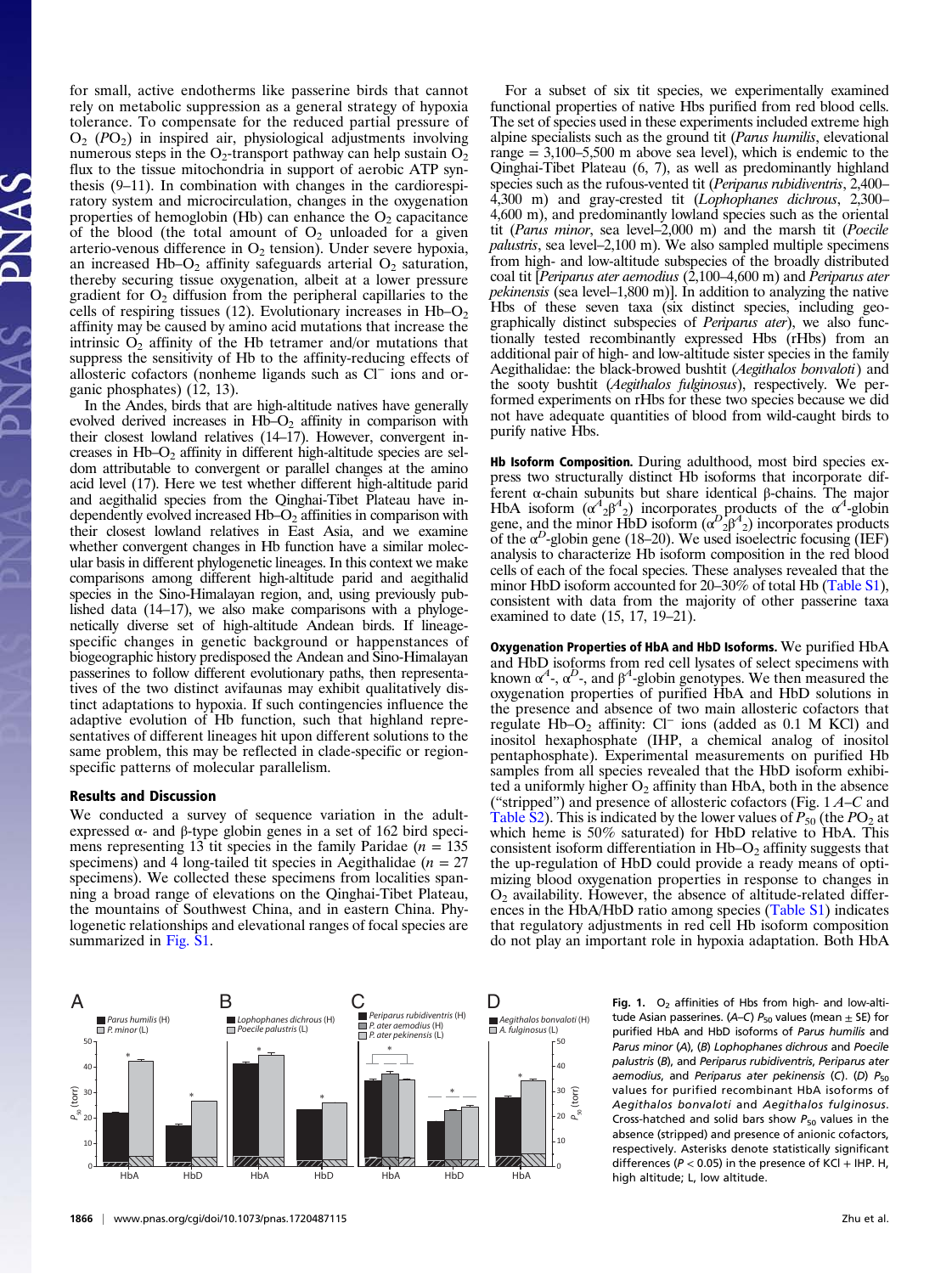and HbD exhibited cooperative  $O_2$  binding, as indicated by Hill coefficients at half-saturation  $(n_{50}) > 2$  in the presence of anions ([Table S2\)](http://www.pnas.org/lookup/suppl/doi:10.1073/pnas.1720487115/-/DCSupplemental).

Evolved Changes in  $Hb-O<sub>2</sub>$  Affinity and Its Structural Basis. Experimental results for the nine focal taxa revealed that highland species generally have higher  $Hb-O<sub>2</sub>$  affinities in comparison with their close lowland relatives. Within the genus Parus, the highaltitude Parus humilis and the low-altitude Parus minor provide the basis for an especially informative comparison because the two closely related species have completely nonoverlapping elevational ranges [\(Fig. S1\)](http://www.pnas.org/lookup/suppl/doi:10.1073/pnas.1720487115/-/DCSupplemental). The experiments revealed that the HbA and HbD isoforms of *Parus humilis* exhibited significantly higher  $O_2$ affinities than the corresponding isoforms of Parus minor, both in the absence and presence of allosteric cofactors (Fig. 1A and [Table S2\)](http://www.pnas.org/lookup/suppl/doi:10.1073/pnas.1720487115/-/DCSupplemental). In the presence of Cl<sup>−</sup> and IHP, P<sub>50</sub> values for HbA and HbD of *Parus humilis* were lower than those of *Parus minor* by factors of 2.0-fold and 1.6-fold, respectively [\(Table S2\)](http://www.pnas.org/lookup/suppl/doi:10.1073/pnas.1720487115/-/DCSupplemental). The difference in  $HbA-O<sub>2</sub>$  affinity is attributable to the independent or combined effects of 17 substitutions: 12 in  $\alpha^4$  and 5 in  $\beta^4$  (Fig. 2). The qualitatively similar species difference in  $HbD-O<sub>2</sub>$  affinity (Fig. 1A) is associated with eight substitutions: three in  $\alpha^D$  in addition to the above-mentioned  $\beta^4$  substitutions (Fig. 2).

Within the Poecile/Lophophanes clade, the high-altitude Lophophanes dichrous and the low-altitude Poecile palustris also have nonoverlapping elevational ranges ([Fig. S1\)](http://www.pnas.org/lookup/suppl/doi:10.1073/pnas.1720487115/-/DCSupplemental). Our experiments revealed that HbA and HbD of Lophophanes dichrous have significantly higher  $O_2$  affinities than the corresponding isoforms of the low-altitude Poecile palustris (Fig. 1B and [Table S2](http://www.pnas.org/lookup/suppl/doi:10.1073/pnas.1720487115/-/DCSupplemental)). Species differences in  $HbA-O_2$  affinity are attributable to the independent or combined effects of five substitutions (three in  $\alpha^4$ , two in  $\beta^4$ ) (Fig. 2). A similar difference in HbD–O<sub>2</sub> affinity is associated with five substitutions (three in  $\alpha^D$  in addition to the above-mentioned  $β<sup>4</sup>$  substitutions) (Fig. 2). Among the α<sup>4</sup> substitutions, it is notable that Lophophanes dichrous shares the same  $\alpha^4$ A34T substitution as Parus humilis (Fig. 2). This site is located at an intradimer  $\alpha_1\beta_1$ / α2β<sup>2</sup> contact surface. Mutations at such sites are known to affect  $Hb-O<sub>2</sub>$  affinity and quaternary structural stability (22–26). Homology modeling analysis suggests that the replacement of Ala with Thr at  $\alpha^4$ 34 introduces four new hydrogen bonds between opposing α- and β-chain subunits of the oxygenated R conformation; the same intersubunit  $\alpha_1\beta_1/\alpha_2\beta_2$  interface is not altered appreciably in the deoxygenated T conformation (Fig. 3 and [Table](http://www.pnas.org/lookup/suppl/doi:10.1073/pnas.1720487115/-/DCSupplemental) [S3](http://www.pnas.org/lookup/suppl/doi:10.1073/pnas.1720487115/-/DCSupplemental)). The allosteric equilibrium between the oxygenated (R) and deoxygenated (T) conformations of the Hb tetramer is a primary determinant of  $Hb-O<sub>2</sub>$  affinity. The differential stabilization of oxygenated Hb therefore increases  $O_2$  affinity by shifting the T $\leftrightarrow$ R allosteric equilibrium in favor of the high-affinity R state.

Within the genus *Periparus*, experiments revealed no appreciable differentiation in overall  $Hb-O<sub>2</sub>$  affinity between the highand low-altitude subspecies of *Periparus ater*, as  $HbA-O<sub>2</sub>$  affinity was slightly higher in the lowland *Periparus ater pekinensis*, and HbD–O<sub>2</sub> affinity was higher in the highland Periparus ater *aemodius* (Fig. 1C and [Table S2\)](http://www.pnas.org/lookup/suppl/doi:10.1073/pnas.1720487115/-/DCSupplemental). HbA– $\overline{O}_2$  affinity of the highaltitude Periparus rubidiventris was virtually identical to that of Periparus ater pekinensis and therefore was slightly higher than that of Periparus ater aemodius;  $HbD-O<sub>2</sub>$  affinity of Periparus rubidiventris was significantly higher than that of both Periparus ater subspecies (Fig. 1C and [Table S2\)](http://www.pnas.org/lookup/suppl/doi:10.1073/pnas.1720487115/-/DCSupplemental).

Similar to each of the other species-level comparisons, experiments on recombinantly expressed HbA isoforms from the highand low-altitude pair of Aegithalos sister species revealed that the high-altitude Aegithalos bonvaloti had a significantly higher  $Hb-O<sub>2</sub>$ affinity relative to the low-altitude Aegithalos fulginosus in the presence of Cl<sup>−</sup> and IHP (Fig. 1D and [Table S2\)](http://www.pnas.org/lookup/suppl/doi:10.1073/pnas.1720487115/-/DCSupplemental). This ∼7 torr difference in Hb–O<sub>2</sub> affinity is attributable to a single  $\alpha^4$ P119A substitution in Aegithalos bonvaloti (Fig. 2). This same substitution is responsible for an evolved increase in  $Hb-O<sub>2</sub>$  affinity in the barheaded goose, *Anser indicus* (27–29), a high-altitude species renowned for its trans-Himalayan migratory flights. The  $\alpha^4$ P119A substitution eliminates a van der Waals contact between the ancestral Pro  $\alpha^4$ 119 and Met  $\beta^4$ 55 on opposing subunits of the same αβ dimer. The loss of this intradimer contact destabilizes deoxygenated Hb and shifts the allosteric  $T \leftrightarrow R$  equilibrium in favor of the high-affinity R state, thereby increasing overall  $O_2$  affinity. Thus, the parallel  $\alpha^4$ P119A substitutions in *Aegithalos bonvaloti* and Anser indicus and the parallel  $\alpha^4$ A34T substitutions in Lophophanes dichrous and Parus humilis are both predicted to increase  $Hb-O<sub>2</sub>$  affinity by shifting the allosteric equilibrium but via opposite mechanisms: destabilization of the T state in the former case and stabilization of the R state in the latter.

Although the comparison between high- and low-altitude subspecies of Periparus ater revealed no differentiation in overall  $Hb-O<sub>2</sub>$  affinity, all species-level comparisons between close relatives were consistent in that the highland species always had higher  $Hb-O<sub>2</sub>$  affinities than the lowland species. In each case, the evolved changes were exclusively attributable to an increase in intrinsic  $O_2$  affinity (as revealed by  $P_{50}$  values for stripped Hbs), as there were no appreciable differences in sensitivity to allosteric cofactors [\(Table S2](http://www.pnas.org/lookup/suppl/doi:10.1073/pnas.1720487115/-/DCSupplemental)).

In principle, altitude-related changes in  $Hb-O<sub>2</sub>$  affinity could be attributable to derived increases in  $Hb-O<sub>2</sub>$  affinity in high-altitude species, derived reductions in low-altitude species, or a combination of both. These alternatives can be distinguished by deciphering the character polarity of causative amino acid substitutions. For example, if a given high-altitude species has evolved a derived increase in  $Hb-O<sub>2</sub>$  affinity relative to its low-altitude sister species, then the evolved change in protein function must be attributable to one or more substitutions where the derived amino acid state is fixed in the high-altitude species. As described below, we estimated globin gene trees to identify the phylogenetic intervals in which potentially causative amino acid substitutions occurred in the history of each high-altitude lineage.

Genealogical Discordance of Globin Genes. To infer the polarity of character state change at substituted sites in HbA and HbD, we estimated DNA-based phylogenies of the  $\alpha^4$ -,  $\alpha^D$ -, and  $\beta^4$ -globin genes from all 17 species. Estimated phylogenies revealed high levels of genealogical discordance among loci [\(Fig. S2](http://www.pnas.org/lookup/suppl/doi:10.1073/pnas.1720487115/-/DCSupplemental)), likely reflecting a history of incomplete lineage sorting and/or introgressive hybridization.



Fig. 2. Variable residue positions in a multiple alignment of  $\alpha^A$ -,  $\alpha^D$ -, and  $\beta^A$ -globin sequences from the set of parid and aegithalid species used in the experimental analysis of Hb function. Subunits of the major HbA isoform are encoded by the  $\alpha^A$ - and  $\beta^A$ globin genes, whereas those of the minor HbD isoform are encoded by the  $\alpha^{D}$ - and  $\beta^{A}$ -globin genes. High- and low-altitude natives are denoted by a (H) and (L), respectively.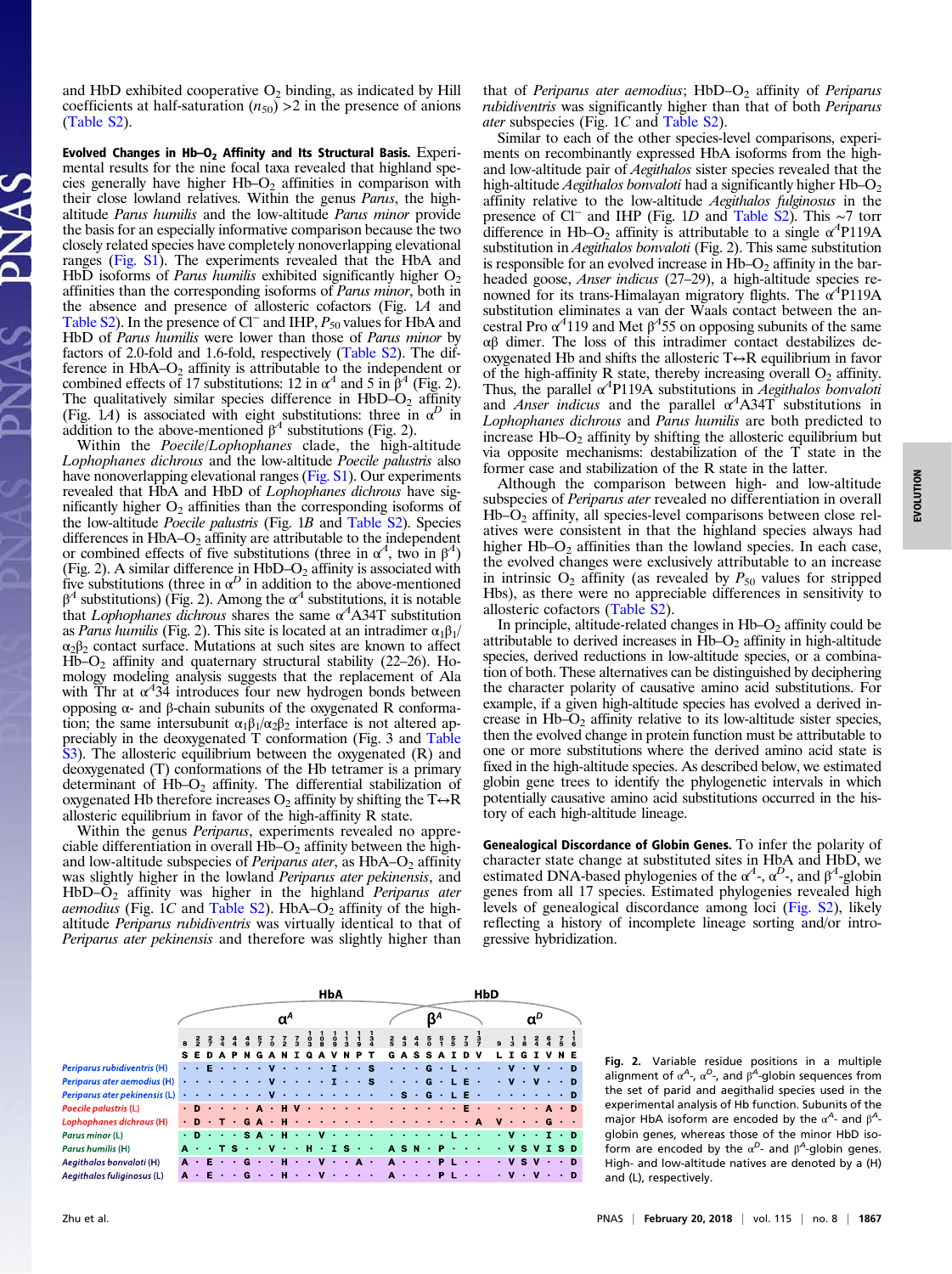

Molecular Convergence and Parallelism. It is critically important to account for genealogical discordance when testing for evidence of molecular parallelism and convergence (30, 31). If amino acid substitutions in the  $\alpha^4$ - and  $\alpha^D$ -globin genes were mapped onto the branches of the species tree  $(Fig. S1)$  $(Fig. S1)$  rather than the appropriate gene trees (Fig.  $S2 \, A$  and  $\overline{B}$ ), it would create the false appearance that multiple substitutions had occurred independently in different lineages.

Estimates of gene tree topologies for the  $\alpha^4$ -,  $\alpha^D$ -, and  $\beta^4$ -globin genes permit an assessment of the true prevalence of molecular convergence and parallelism in our set of focal taxa. Some degree of homoplasy (due to convergence, parallelism, or mutational reversion) is expected due to chance alone. The key question concerns the number of convergent or parallel substitutions that actually contributed to convergent increases in  $Hb-O<sub>2</sub>$  affinity in different high-altitude taxa; this applies to substitutions in HbA and HbD of both Parus humilis and Lophophanes dichrous, HbD of Periparus rubidiventris, and HbA of Aegithalos bonvaloti. The sequence data revealed that few derived amino acid states are shared between high-altitude taxa to the exclusion of lowland taxa. Within the set of high-altitude parid and aegithalid taxa that we examined, it appears that there is only one true parallel substitution that is associated with convergent increases in  $Hb-O<sub>2</sub>$ affinity: A34T in the  $\alpha^4$ -globin orthologs of *Parus humilis* and Lophophanes dichrous (Fig. 2).

Functional Test of Adaptive Parallelism. The  $\alpha^4$ -globin gene tree shown in [Fig. S2](http://www.pnas.org/lookup/suppl/doi:10.1073/pnas.1720487115/-/DCSupplemental)A indicates that the shared, derived Thr  $\alpha^4$ 34 variants in Parus humilis and Lophophanes dichrous must have had independent mutational origins. To test whether the parallel  $\alpha^4$ A34T substitutions contributed to derived increases in Hb–O<sub>2</sub> affinity in each of these two high-altitude species, we reconstructed the  $\alpha^4$  and  $\beta^4$  sequences of the most recent common ancestor of the family Paridae, "AncParidae," which is also the most recent common ancestor of Parus and Lophophanes [\(Fig. S1](http://www.pnas.org/lookup/suppl/doi:10.1073/pnas.1720487115/-/DCSupplemental)). This enabled us to test the effect of the  $\alpha^4$ A $\overrightarrow{3}$ 4T mutation on an evolutionarily relevant genetic background. Ancestral amino acid states were estimated with a high level of statistical confidence, as site-specific posterior probabilities averaged 0.997 for the α-chain and 1.000 for the β-chain. The reconstructed ancestral Hb was estimated to possess Ala  $\alpha$ <sup>4</sup>34 with a posterior probability of 0.988. Overall, the AncParidae Hb differed from the wild-type Hbs of Parus humilis and Lophophanes dichrous at 12 and 6 amino acid sites, respectively [\(Fig. S3](http://www.pnas.org/lookup/suppl/doi:10.1073/pnas.1720487115/-/DCSupplemental)).

In vitro functional tests on the purified rHbs confirmed that AncParidae Hb exhibited a significantly lower Hb– $O<sub>2</sub>$  affinity than the wild-type Hbs of both Parus humilis and Lophophanes dichrous, indicating that each of the two high-altitude species independently evolved derived increases in  $Hb-O<sub>2</sub>$  affinity due to the effects of one or more lineage-specific substitutions. Sitedirected mutagenesis experiments revealed that  $\alpha^4$ A34T produced

Fig. 3. The  $\alpha^A$ A34T substitution in Parus humilis and Lophophanes dichrous increases  $Hb-O<sub>2</sub>$  affinity by adding new hydrogen bonds that stabilize the oxygenated R conformation of the Hb tetramer relative to the deoxygenated T conformation. (A) Structural model of avian Hb in the liganded R state. (B) A zoomed-in view of the intradimer  $\alpha_1\beta_1$  interface of Rstate Hb with the ancestral Ala at  $\alpha^4$ 34. Four hydrogen bonds (depicted as dashed lines) are predicted at this interface. (C) Replacing Ala with Thr at α34 produces a twofold increase in the number of hydrogen bonds at the interface ([Table S3\)](http://www.pnas.org/lookup/suppl/doi:10.1073/pnas.1720487115/-/DCSupplemental), thereby increasing the stability of the R state.

a significant increase in intrinsic  $Hb-O<sub>2</sub>$  affinity on the AncParidae background, and this affinity difference persisted in the presence of Cl<sup>−</sup> and IHP (Fig. 4). This result indicates that the parallel  $\alpha^4$ A34T substitutions in Parus humilis and Lophophanes dichrous contributed to convergent increases in  $Hb-O<sub>2</sub>$  affinity in each of the two high-altitude species, but the effect of  $\alpha^4$ A34T alone was not sufficient to completely recapitulate the evolved change in  $O_2$  affinity in either species. Thus, additional amino acid substitutions in the  $\alpha$ - and/or  $\beta$ -globins of both *Parus humilis* and Lophophanes dichrous must have contributed to the derived increases in Hb–O<sub>2</sub> affinity. Interestingly, although  $\alpha^4$ A34T produced a significant increase in  $O_2$  affinity on the AncParidae background, reversion of this mutation to the ancestral state  $(\alpha^4$ T34A) did not produce significant reductions in Hb–O<sub>2</sub> affinity on the wild-type backgrounds of either Parus humilis or Lophophanes dichrous (Fig. 4). Asymmetry in the effects of forward mutations on ancestral backgrounds and reverse mutations on derived backgrounds, a phenomenon documented in numerous protein-engineering studies, is attributable to epistatic interactions between the focal mutations and residues at other substituted sites that distinguish the two backgrounds (31–36).

The Possible Role of Mutation Bias in Promoting Parallel Substitutions. Intriguingly, the parallel  $\alpha^4$ A34T substitutions in both *Lopho*phanes dichrous and Parus humilis are attributable to nonsynonymous substitutions at a CpG dinucleotide. In both species, replacement of the ancestral Ala for Thr at  $\alpha$ <sup>4</sup>34 was caused by CpG→CpA mutations in the first codon position. Depending on the methylation status of the cytosine, transition mutations at CpG sites are expected to occur at a much higher rate than non-CpG point mutations at the same nucleotide position (37–40). This suggests the hypothesis that the  $\alpha^4$ A34T mutation may be especially likely to contribute to evolved increases in  $Hb-O<sub>2</sub>$  affinity simply because the underlying CpG→CpA transition mutation will occur at a higher rate than nonsynonymous mutations at non-CpG sites that produce similar affinity-enhancing effects. If adaptation is mutation-limited, an increase in the rate of mutation to a beneficial allele results in a commensurate increase in the allele's probability of fixation (41–44). The extent to which evolution is mutation-limited in natural populations is not generally known, but a growing body of evidence suggests that mutation bias is an important cause of substitution bias and parallelism in adaptive

protein evolution (15, 45, 46).<br>An examination of  $\alpha^4$ -globin nucleotide sequences in a phylogenetically diverse set of passerines revealed that the CpG dinucleotide involving the third position of codon 33 and the first position of codon 34 is clearly the ancestral state (and, hence, Ala is the ancestral amino acid at  $\alpha^4$ 34) ([Fig. S4\)](http://www.pnas.org/lookup/suppl/doi:10.1073/pnas.1720487115/-/DCSupplemental). Thus, if the parallel  $\alpha^4$ A34T substitutions in *Lophophanes dichrous* and *Parus humilis* were partly attributable to mutation bias, it is a bias that is not unique to parid species. On the basis of mutational accessibility alone, there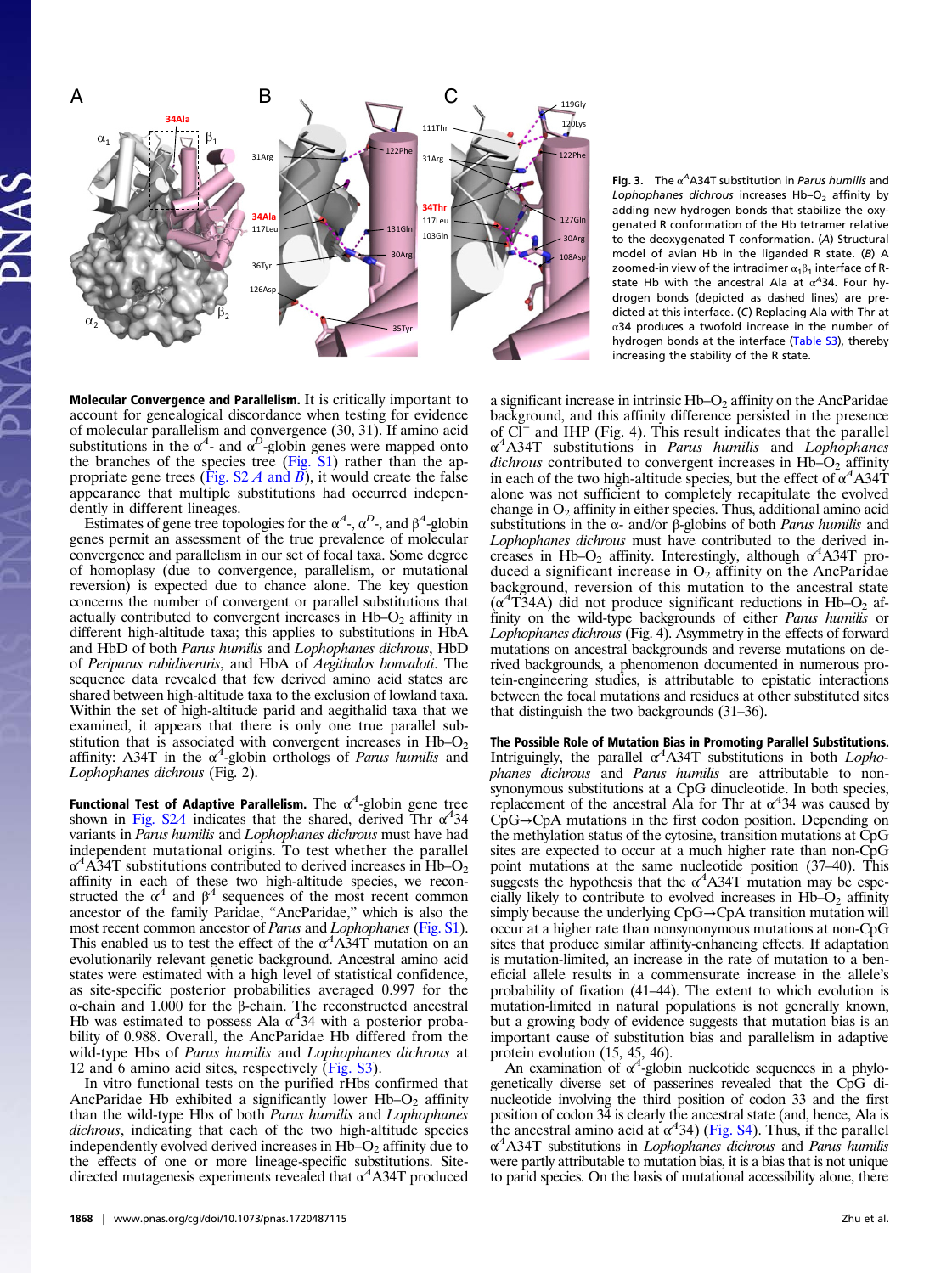

Fig. 4.  $O_2$  affinities of recombinantly expressed Hbs representing wild-type genotypes of Parus humilis and Lophophanes dichrous and the reconstructed genotype of their most recent common ancestor AncParidae. Site-directed mutagenesis experiments revealed that  $\alpha^A$ A34T produces a significant affinityenhancing effect on the ancestral background (AncParidae), as indicated by the reduction in  $P_{50}$ , but does not completely recapitulate the evolved increases in Hb-O<sub>2</sub> affinity in Parus humilis or Lophophanes dichrous. Crosshatched and solid bars show  $P_{50}$  values in the absence (stripped) and presence of anionic cofactors, respectively. Mutational reversions ( $\alpha^A$ A34T) on the wildtype backgrounds of Parus humilis and Lophophanes dichrous did not produce a symmetrical, affinity-reducing effect. The asterisk denotes a statistically significant difference ( $P < 0.05$ ) in the presence of KCl + IHP.

is no reason to think that  $\alpha^4$ A34T substitutions were more likely to contribute to Hb adaptation in parid species than in other passerines.

Broader Patterns of Convergence and Parallelism Involving High-Altitude Birds from the Andes and the Qinghai-Tibet Plateau. An expansion of the comparative analysis to include other highaltitude birds revealed several convergent and parallel substitutions shared with parid and aegithalid species from the Qinghai-Tibet Plateau. The number of such substitutions is reduced significantly if we restrict our attention to shared, derived replacements that are associated with increases in  $Hb-O<sub>2</sub>$  affinity in high-altitude lineages. In the Andean birds, convergent and parallel substitutions were not uncommon, but site-directed mutagenesis experiments revealed that a small fraction of such substitutions (i.e., N/G83S, A86S, D94E, and A116S in  $\beta^4$ -globin) actually contributed to convergent increases in Hb–O<sub>2</sub> affinity in two or more high-altitude species (16, 17). These same sites were all invariant in our sample of parid and aegithalid species.

### Conclusions

We documented that high-altitude parid and aegithalid species from the Qinghai-Tibet Plateau have typically evolved increased  $Hb-O<sub>2</sub>$  affinities in comparison with lowland relatives. This pattern is consistent with data from a large and phylogenetically diverse set of Andean birds (14–17). The data for parid and aegithalid birds further bolster a remarkably strong empirical generalization and demonstrate that repeated increases in  $Hb-O<sub>2</sub>$  affinity in high-altitude birds represent one of the most striking examples of convergent biochemical adaptation in vertebrates (12).

The phylogenetically replicated changes in  $Hb-O<sub>2</sub>$  affinity provide the opportunity to assess whether such changes consistently involve the same functional mechanisms and, if so, whether such changes are attributable to divergent, convergent, or parallel substitutions at the amino acid level. With regard to functional mechanisms, the fact that interspecific variation in  $Hb-O<sub>2</sub>$  affinity is exclusively attributable to evolved changes in intrinsic  $O_2$  affinity

is consistent with comparative data from other high-altitude birds (14–17, 21, 29) and demonstrates that there are multiple possible ways of evolving an increased  $Hb-O<sub>2</sub>$  affinity without sacrificing allosteric regulatory capacity. In mammals, by contrast, evolutionary changes in  $\text{Hb-O}_2$  affinity often involve changes in responsiveness to Cl<sup>−</sup> and/or organic phosphates (47–52).

Despite the pervasive convergence in  $Hb-O<sub>2</sub>$  affinity (and convergence in the underlying functional mechanisms) among highaltitude avian taxa, the limited amount of convergence and parallelism at the amino acid level demonstrates that changes in  $Hb-O<sub>2</sub>$ affinity can be produced by numerous possible amino acid substitutions. The analysis of sequence variation in our set of parid and aegithalid species revealed several parallel amino acid substitutions, only one of which contributed to convergent increases in Hb–  $O_2$  affinity in different high-altitude tit species:  $\alpha^4$ A34T in *Parus* humilis and Lophophanes dichrous. Most parallel substitutions were not uniquely associated with convergent increases in  $Hb-O<sub>2</sub>$  affinity in highland lineages. In studies of genetic convergence and parallelism, experimental testing of individual substitutions is necessary to distinguish between signal (replicated substitutions that contribute to adaptive convergence in phenotype) and noise (replicated substitutions that have no effect on the selected phenotype).

In broader comparisons involving other avian taxa, we documented one additional example in which parallel substitutions contributed to convergent increases in  $Hb-O<sub>2</sub>$  affinity in different high-altitude species: the  $\alpha^4$ P119A substitution in *Aegithalos* bonvaloti (Aegithalidae: Passeriformes) and the distantly related bar-headed goose, Anser indicus (Anatidae: Anseriformes). Results of site-directed mutagenesis experiments confirm that the parallel  $\alpha$ <sup>4</sup>P119A substitutions have significant affinity-enhancing effects in the Hbs of both species (Fig. 1D and [Table S2\)](http://www.pnas.org/lookup/suppl/doi:10.1073/pnas.1720487115/-/DCSupplemental) (29). The  $\alpha$ <sup>4</sup>P119A mutation also produces a similar affinity-enhancing effect in human Hb (27). All else being equal with respect to effect sizes and mutational pleiotropy, allelic variants that have additive effects across a wide range of genetic backgrounds can be expected to make more consistent contributions to convergent adaptation than those with context-dependent effects. Overall, we did not observe any striking clade-specific patterns of parallelism that could be interpreted as evidence that the high-altitude parid or aegithalid species had hit upon adaptive solutions that were not equally accessible to other high-altitude avian taxa.

#### Methods

Sample Collection. We collected a total of 162 bird specimens (representing 17 species) from high-altitude localities on the Qinghai-Tibet Plateau and the mountains of Southwest China and in low-altitude localities throughout eastern China. The collection of all bird specimens was authorized by the Forestry Administrations of Qinghai Province and Xizang Autonormous Region and was in compliance with the National Wildlife Conservation Law of China. All birds were handled in accordance with regulations of the Animal Experimental and Medical Ethics Committee of the Institute of Zoology, Chi-nese Academy of Sciences. Details are provided in [SI Methods](http://www.pnas.org/lookup/suppl/doi:10.1073/pnas.1720487115/-/DCSupplemental).

Hb Isoform Composition and Sequence Variation. To characterize Hb isoform composition in the red blood cells of wild-caught birds, we separated native Hbs by means of IEF and used densitometric measurements to quantify isoform abundance (20). Details regarding cloning and sequencing protocols are provided in [SI Methods](http://www.pnas.org/lookup/suppl/doi:10.1073/pnas.1720487115/-/DCSupplemental). All sequences have been deposited in GenBank (accession nos. MG772099–MG772439).

Protein Purification and in Vitro Analysis of Hb Function. Using hemolysates of bird specimens with known globin genotypes, we isolated and purified the HbA and HbD isoforms by means of anion-exchange FPLC using a HiTrap Q HP column (GE Healthcare). Details regarding  $O_2$ -binding experiments are provided in [SI Methods](http://www.pnas.org/lookup/suppl/doi:10.1073/pnas.1720487115/-/DCSupplemental).

**Vector Construction, Mutagenesis, and Recombinant Expression.** The  $\alpha^\mathsf{A}\text{-}$  and  $\beta^\mathsf{A}\text{-}\mathsf{global}$  in sequences were synthesized in accordance with Escherichia coli codon preferences. The  $\alpha$ - $\beta$  globin gene cassette was cloned into a custom pGM vector system, and recombinant Hb expression was carried out in the E. coli JM109 (DE3) strain (25, 53). Details regarding mutagenesis and protein purification are provided in [SI Methods](http://www.pnas.org/lookup/suppl/doi:10.1073/pnas.1720487115/-/DCSupplemental).